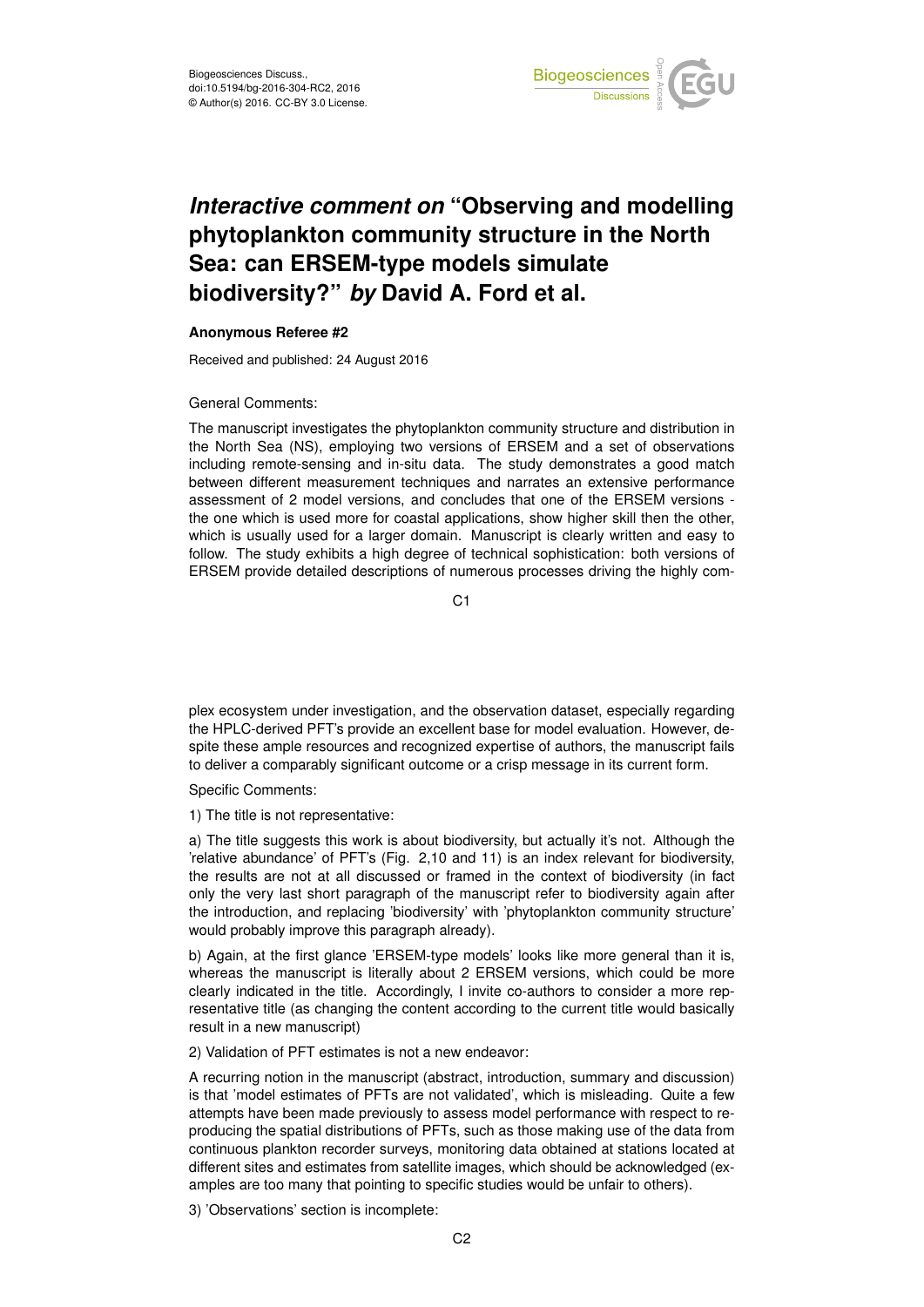In this section, only the procedures relating to the HPLC data are provided. Other data sources, like the 'in-situ quantification of chl-a', OSTIA-SST, OC5-chlorophyll/SPM and WOA data should be introduced also in this section, and not elsewhere (e.g., as currently done in sections 4.1 and 4.2, see also the 'Technical Corrections')

4) 'Models' section is inadequate:

a) 3.1 GETM-ERSEM-BFM: each item in the list of additional processes to 'make [ERSEM as presented by Vichi et al. (2007)] suitable for temperate shelf seas' need a reference to previous literature if possible (like in the list items iv and v), or if not, an adequate description.

b) 3.2 NEMO-ERSEM: page(P)6,line(L)15-16: the employed version of NEMO appears to be not described previously (although a full description is foreseen to be provided by O'Dea at al., in prep), so here at least some hints should be provided

c) 3.3 Comparison: a figure showing the complete domains of the two models would be helpful

5) Fig.11 is difficult to perceive:

although I like the idea of overlaying measurements on the contour-plots using a ternary color map, I found it difficult to distinguish the resulting colors. Although I admit distinguishing colors is not my strength, I wonder whether using a more saturated and bright color scheme would help (eg., as in Fig.4 of Arteaga et al. 2014). The authors may also want to consider plotting the percentage histogram of each group across total chlorophyll as in Fig. 3 of De Mora et al. (2016), which does not rely at all on the color-perception abilities of the reader.

6) How to reproduce the spatial distribution of PFT's? :

as mentioned above, the results suggest that the ERSEM version previously tuned more for coastal applications (GETM-ERSEM-BFM) performs better than the one used for simulating the margin of the Atlantic Ocean (NEMO-ERSEM). But considering that

 $C<sub>3</sub>$ 

the performance difference wrt the PFTs basically boils down to the reproduction of the diatom blooms at the coast by GETM-ERSEM-BFM and not by NEMO-ERSEM, the obvious follow-up question is why the latter cannot reproduce the Diatom blooms at the coast, which I believe should be straightforward to figure out. It is hinted in section 3.3 and later in P15,L1-7 that the parameterization of the PFT's is likely to be the reason, but, it should be straightforward to test whether this explanation really holds. And I believe this would be a rather useful outcome of this study with a potentially wider relevance: can an open-ocean model transferred to a coastal system just by a reparameterization of the PFTs?

7) What drives inter-annual differences?:

Figures 4-11 suggest considerable differences between 2010 August and 2011 with respect to physical, chemical and biological characteristics. Although these differences are acknowledged throughout the manuscript, not much is done to elaborate the mechanisms driving these differences, apart from hinting 'a set of physical drivers' to be responsible for the difference (P15, L21). Again, I feel like more could be done with the available tools and data.

Technical Corrections:

- P6, L34: sediments=? SPM?
- P7, L3: nutrients =? of all forms, or dissolved inorganic form only?

- P7, L28,L30: first occurrence of the 'PML-ERSEM'. Although what this means should be clear to the careful reader, but better stick with the previous definitions.

- P9, L11: first occurrence of MODIS (also consider my specific comment (SC)-3)
- P9, L26-27: 'Picophytoplankton...' reference needed, and consider SC-3
- P10, L9-14: consider SC-3
- P10, L33-34: 'The largest PFT...' reference needed and consider SC-3